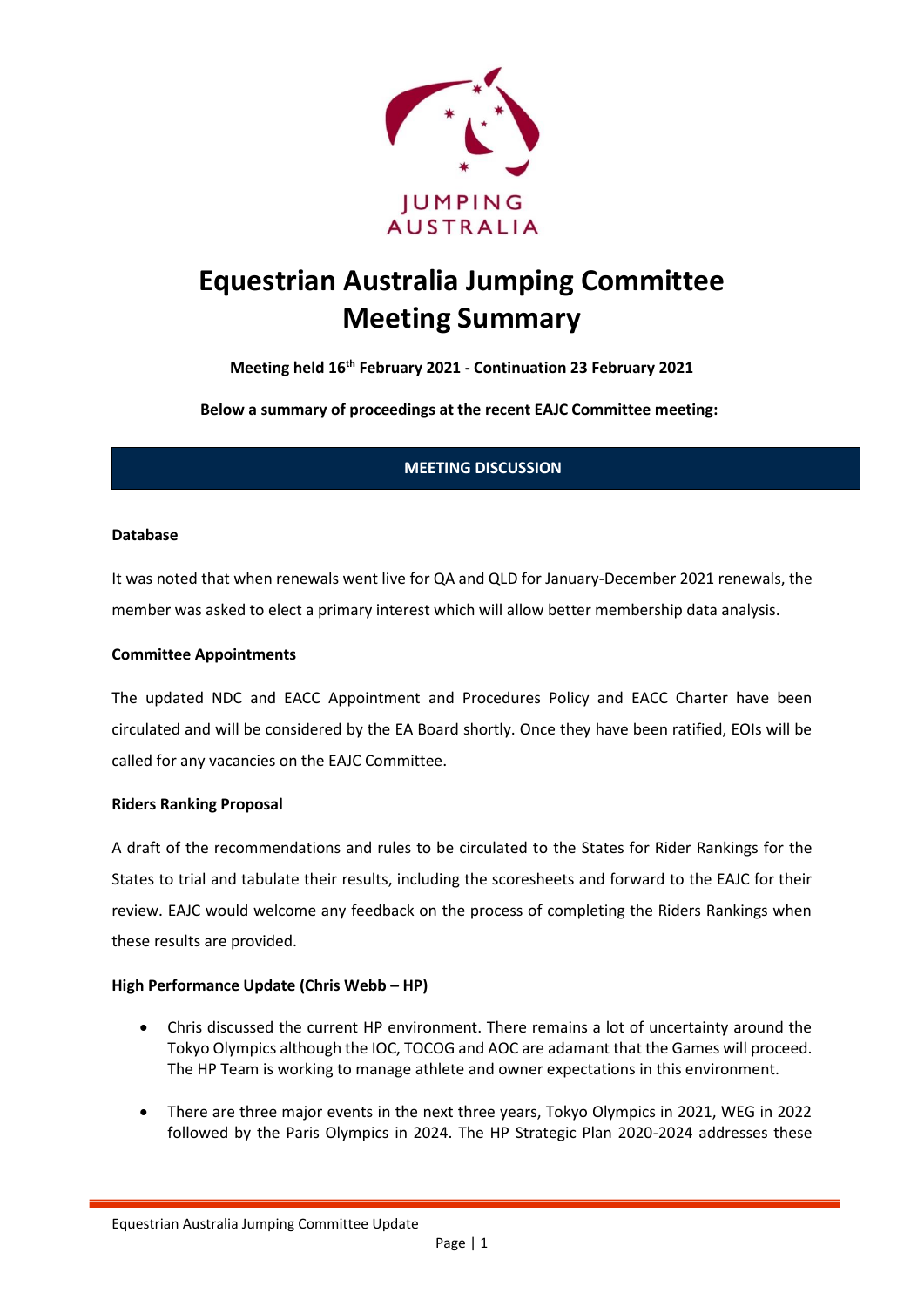events, with the HP Panel currently operating and the staff contracts extended until 2022. The National Selection Panel was also extended 12 months.

- The process to select the Chef d'Equipe and the National Selection Panel will be undertaken after Tokyo Olympics.
- Tokyo MERs must be finalised by 22 June and the athletes are aware of the timelines.
- Projects will be looked at around the end of March for inclusion in the budget.

#### **FEI Jumping Rules Review**

It was noted that the following question was sent to the FEI as part of the Jumping Rules Review and

the response is noted below:

PLEASE NOTE: The following has been submitted to the FEI:

#### **Article 224 – Falls**

4.1 Fall in the Competition Arena 4.1.1 Fall prior to starting the round *In the event of a fall of an Athlete and/or Horse at any time prior to starting the round (see JRs Art. 226.2), the combination is not eliminated but will not be permitted to start in the round in question. If the Athlete has* ………

#### Feedback from FEI:

There will be a full rule revision for Jumping for the 2022 rules and this article will also be reviewed. Currently it only stated that the combination is not eliminated in such a case. However, it is not clear how it should be marked. For the moment it can be marked as 'did not start'. This will be clarified in the rule revision. We welcome of course any comments from NFs.

As for the NFs to make comments for next year's rules, a communication (FEI NF News) will go out in due time explaining the procedure, timelines and templates to be used for NFs to provide comments and suggestions.

The committee offered to review the wording and provide any recommendations.

In addition, it was agreed that the Rule regarding circling the last fence, as discussed, should be submitted to the FEI as part of their Jumping Rule Review.

## **Australian Championships**

It was agreed that an EOI should be released at the end of the month for the 2022 Australian Championships with the closing date of June 30, 2021.

## **Reference Groups**

The EAJC agreed that all Reference Groups should be rolled over for 12 months due to COVID. It was moved that the Reference Groups should consist of 3 members who are appointed annually. The Judges Reference Group will remain with 5 members for the 2020 Calendar year and then move to 3 members from the 2021 Calendar year.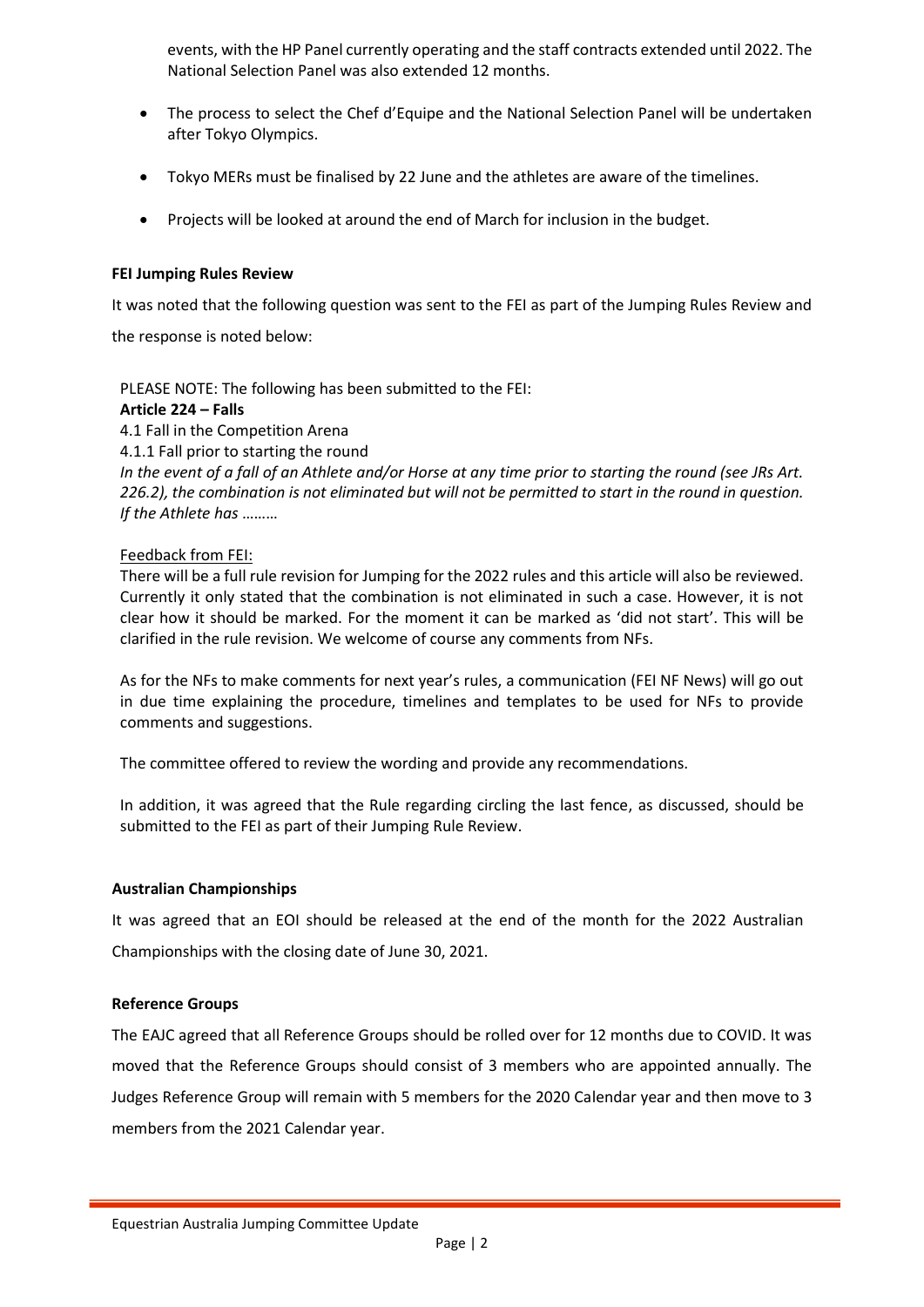#### **Zoom – online Judges official refresher courses to be implemented**

The meeting discussed the innovation of the use of Zoom and other similar technologies to complement refresher courses and training. The Judges Reference Group (except Kevin Taranto) supported the rollout of this initiative in 2021 and to be reviewed in 2022 (12-month trial period nationally). The EAJC supported the above initiative. In addition, the meeting discussed the use of an online test which reviewed the current rule update. It was agreed that this should be referred to all the Reference Groups (Judges, CD and Stewards) for them to work with AMcG to help develop these online tests.

## **Early Entry Codes**

The meeting discussed the two agenda submissions from JQ and JNSW at length. The Committee agreed that it was difficult to dictate to shows on whether they can or cannot use early entry codes and agreed that there was a need to encourage organisers to run more shows, as often, shows are full and riders cannot enter. Early entry codes cannot be applied for entry to World Cup Competitions and Warm Up Competitions for World Cup, and all Championship Classes at the National Championships, horses and all entries for the World Cup Competition must be guaranteed that suitable stabling is provided as per the World Cup Regulations.

## **Online Entry**

There are multiple online entry systems including:

- **Equipe**
- **Global**
- Nominate
- Mane Event

There was much discussion regarding rules around entry systems. The meeting agreed to thank JQ for their submission but agreed their recommendations were not workable. However, they agreed that there needs to be a middle ground to allow easier entry for multiple horses and riders. The EAJC Committee Members will put together a discussion paper outlining the pros & cons of existing systems and their impact on riders. The EAJC should then involve the State Jumping Committees to review and finalise the document before then taking the discussion paper to the entry system providers.

## **EAJC Tiering of Events**

There was much discussion about the tiering of events as it had been previously discussed when Grant Baldock was CEO and no tiering system was implemented.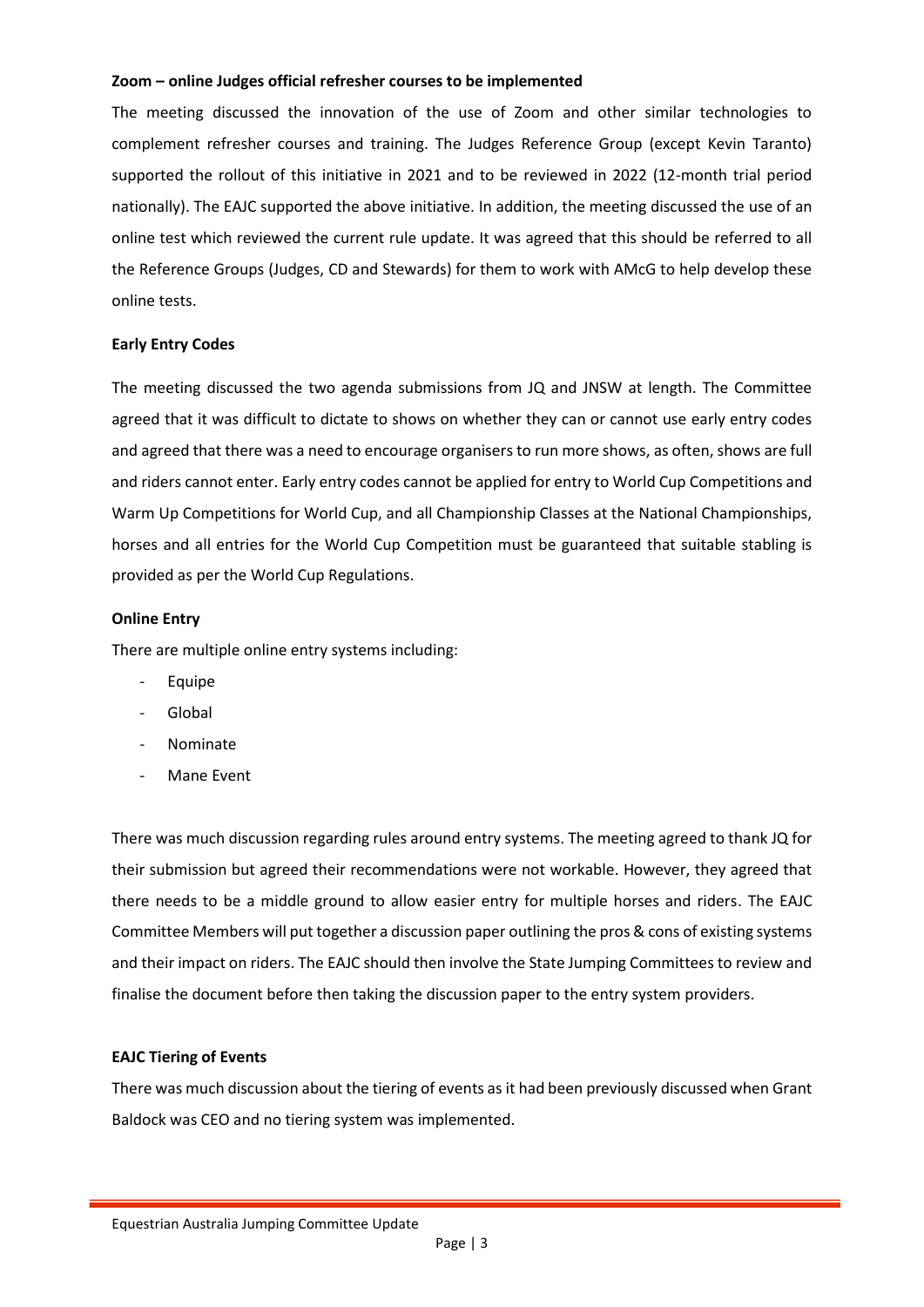The EAJC agreed that Victoria's work at tiering of events was excellent but the EAJC saw it as a State responsibility in allowing the States, who run events at a State level, to identify Tier 1 and other shows and that this system should be encouraged. EAJC would encourage JVIC to work with the other States to share their knowledge to see if a similar system could be implemented across all States.

## **Boot Rule**

The newly implemented rules regarding the type of boots that may be used were discussed. AW suggested that there needs to be further clarification and education for Judges and Stewards on the implementation of these rules as there has been some confusion. It was agreed that the Rules for use of equipment including boots apply to all EA events including training days run using EA Jumping Rules and not just to official competition days. once the Reference Groups are finalised, the EA Jumping Judges Reference Group and the EA Jumping Stewards Reference Group should review theses Boot Rules, develop some recommended training materials and then meet with the EAJC to adopt this training.

# **Jumping Steward General**

The EAJC agreed that the tenure of the Jumping Steward General should be extended until after the Tokyo Olympics and that EA should advertise for applications for the role of Jumping Steward General with the role to commence September 1, 2021 until the August following the Paris Olympics in 2024 to realign the appointment with the Olympic cycle.

# **World Cup Athletes Representative**

There is no one acting in the role of World Cup Athletes Representative. Stuart Jenkins will appoint a World Cup Athletes Representative for each of the rounds of the upcoming World Cups.

# **World Cup Results**

All WC OCs are required to send their results within 2 days of their event to the FEI using the standard template supplied by the FEI. There was some concern that the OCs may not do this, as previously George Proimos was completing the results sheets for all OCs. EAJC discussed how to ensure that the OCs were able to submit results in a timely and appropriate manner. Jenny Merity will provide all OCs with the details and the template for results submission.

# **Imported Horse Grading Points**

Currently, it does not appear that there is widespread checking by judges of points cards. Some events eg. Restricted entry events are not having points recorded on their performance cards. Potentially, some performance cards are also not being updated by States upon registration renewal and some horses are being advertised with performances that are not reflected on their performance cards.